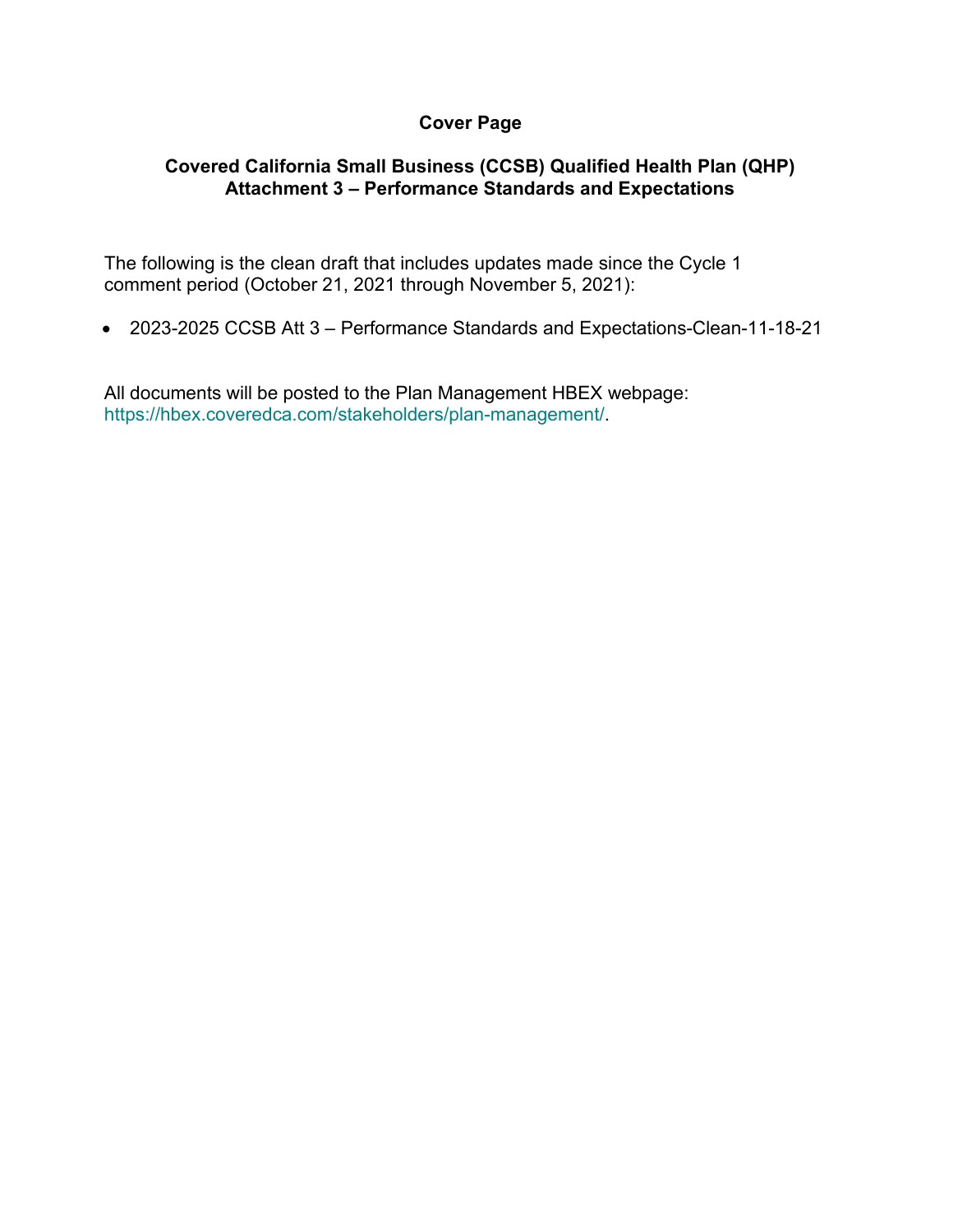## **Attachment 3 – Performance Standards and Expectations**

During the term of this Agreement, Contractor shall meet or exceed the Performance Standards identified in this Attachment. Contractor shall submit the data required by the Performance Standards by the date specified by Covered California. Some of the data required applies to a window of time. Some of the data represents a point in time. This measurement timing is described in more detail in the sections within this Attachment.

Contractor shall monitor and track its performance each month against the Performance Standards and provide Covered California with a detailed Monthly Performance Report in a mutually-agreeable format. Contractor must report on Covered California business only and report Contractor's Enrollees in Covered California for the Individual Exchange separate from Contractor's Enrollees in Covered California for Small Business. Except as otherwise specified below in the Performance Standards Table, the reporting period for each Performance Standard shall be one calendar month. All references to days shall be calendar days and references to time of day shall be to Pacific Standard Time.

If Contractor fails to meet any Performance Standard in any calendar month (whether or not the failure is excused), Covered California may request and Contractor shall (a) investigate and report on the root cause of the problem; (b) develop a corrective action plan (where applicable); (c) to the extent within Contractor's control, remedy the cause of the performance failure and resume meeting the affected Performance Standards; (d) implement and notify Covered California of measures taken by Contractor to prevent recurrences, if the performance failure is otherwise likely to recur; and (e) make written recommendations to Covered California for improvements in Contractor's procedures.

Performance scores will be determined on an annual basis at the end of each calendar year, based on Contractor's final year-end data for each Performance Standard.

Covered California will provide the Contractor an Initial Contractor Performance Standard Evaluation Report, covering preliminary year end data available, which Covered California will send to Contractor for review no later than February 28th of the following calendar year.

When the results of the Performance Standards are calculated, Covered California will provide Contractor with a Final Contractor Performance Standard Evaluation Report.

If Contractor does not agree with either the Initial or Final Performance Standard Evaluation Report, Contractor may dispute the Report in writing within thirty (30) calendar days of receipt of that Report. The written notification of dispute shall provide a detailed explanation of the basis for the dispute. Covered California shall review and provide a written response to Contractor's dispute within thirty (30) calendar days of receipt of Contractor's notification of dispute. If the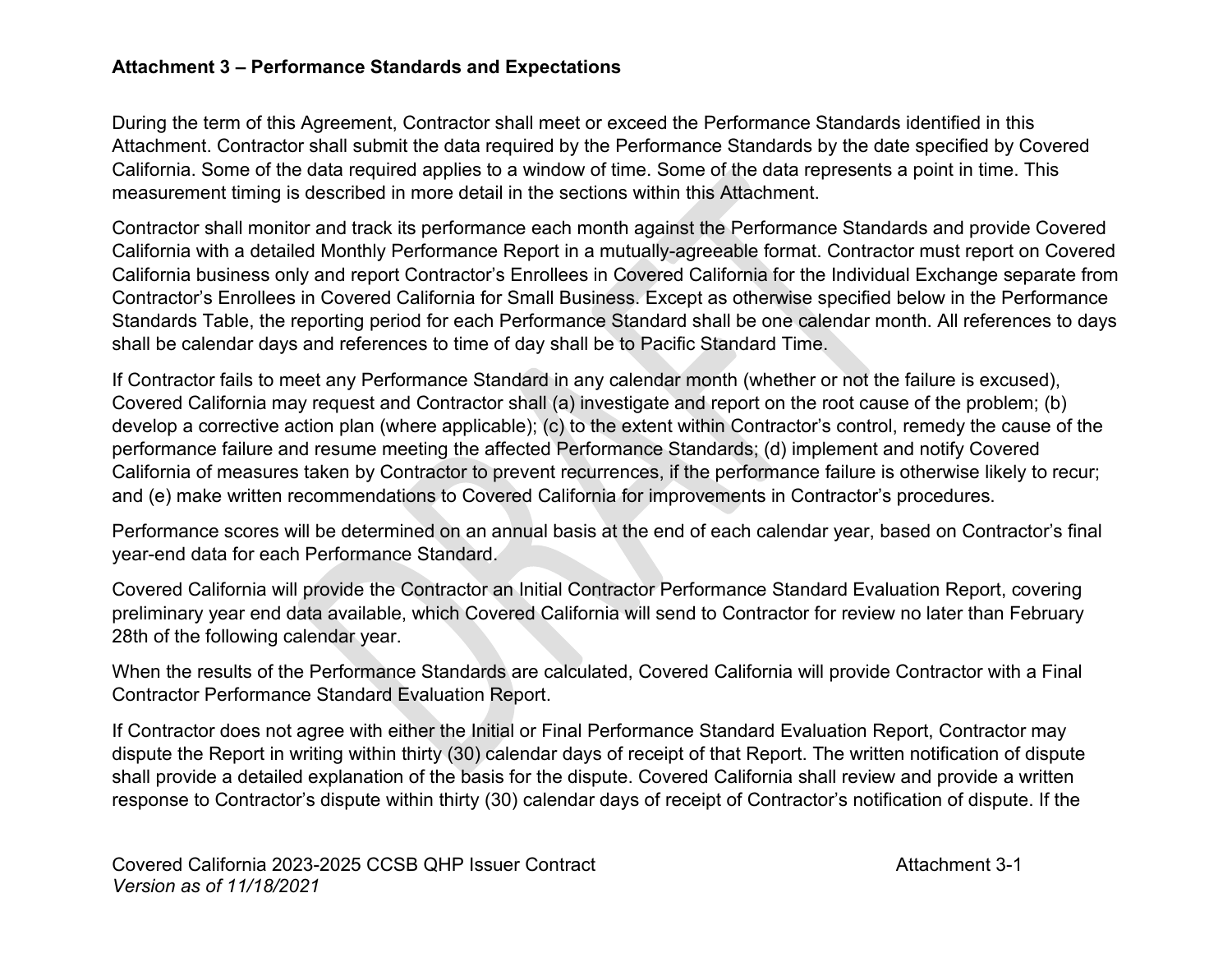## **Attachment 3 – Performance Standards and Expectations**

Contractor still disputes the findings of Covered California, Contractor may pursue additional remedies in accordance with Section 12.1 of the Agreement.

Contractor shall not be responsible for any failure to meet a Performance Standard if and to the extent that the failure is excused pursuant to Section 12.7 of the Agreement (Force Majeure), or the parties agree that the lack of compliance is due to Covered California's failure to properly or timely perform (or cause to be properly or timely performed) any responsibility, duty, or other obligation under this Agreement, provided that Contractor timely notifies Covered California of the problem and uses commercially reasonable efforts to perform and meet the Performance Standards notwithstanding Covered California's failure to perform or delay in performing.

If Contractor wishes to avail itself of one of these exceptions, Contractor must notify Covered California in its response to the performance report identifying the failure to meet such Performance Standard. This response must include: (a) the identity of the Performance Standard that is subject to the exception, and (b) the circumstances that gave rise to the exception in sufficient detail to permit Covered California to evaluate whether Contractor's claim of exception is valid. Notwithstanding anything to the contrary herein, in no event shall any failure to meet a Customer Satisfaction Performance Standard fall within an exception.

The Parties may adjust, suspend, or add Performance Standards from time to time, upon written agreement of the parties, without an amendment to this contract.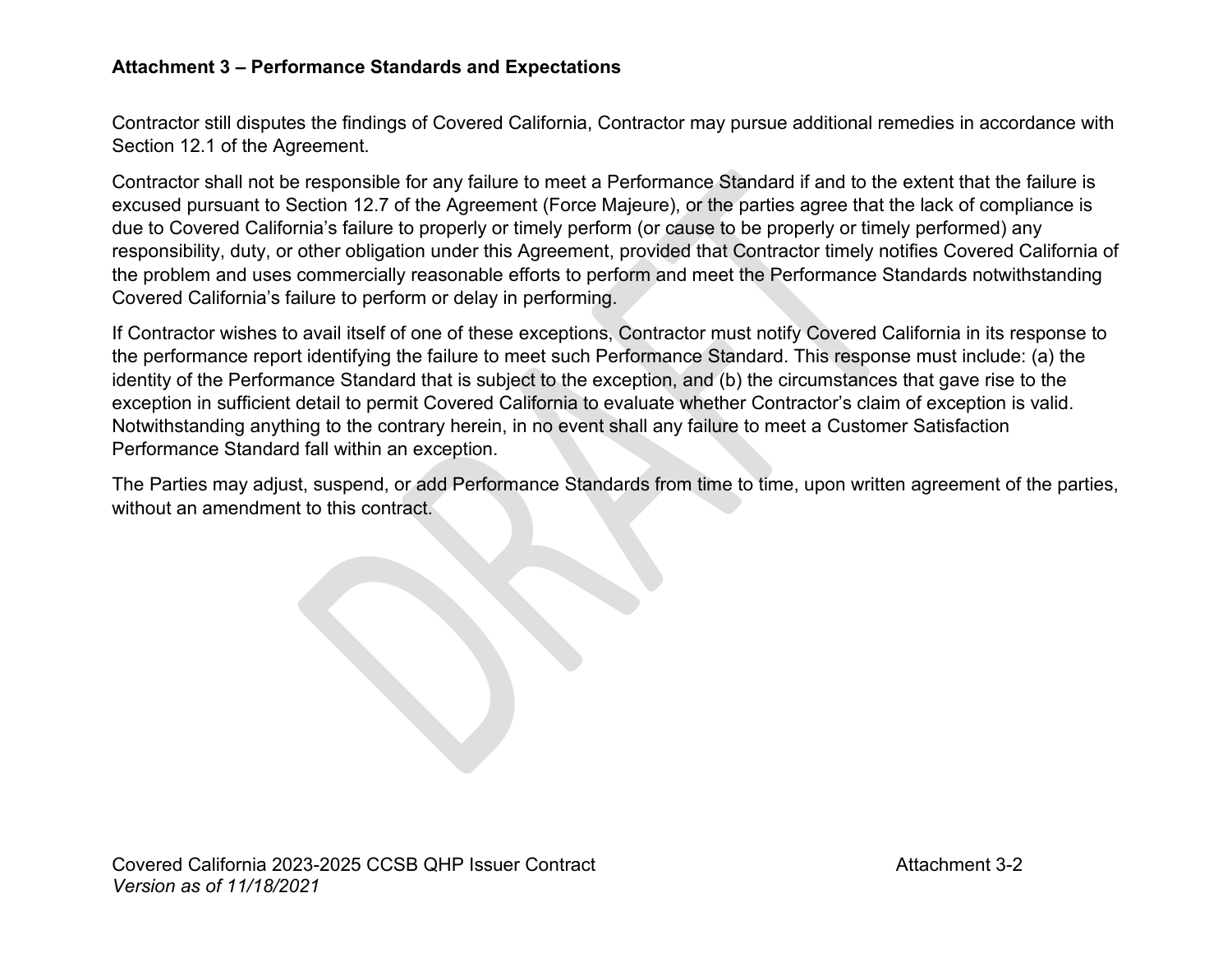| <b>Performance Standards and Expectations</b> |                                                                                                                        |                                                                                                                                                                                             |                                                                                       |                                      |  |  |
|-----------------------------------------------|------------------------------------------------------------------------------------------------------------------------|---------------------------------------------------------------------------------------------------------------------------------------------------------------------------------------------|---------------------------------------------------------------------------------------|--------------------------------------|--|--|
| <b>Performance Standard</b>                   |                                                                                                                        | <b>Performance Requirements</b>                                                                                                                                                             | <b>Contractor Must</b><br><b>Submit Data by</b><br>the 10th of the<br>following month | <b>Measurement Period</b>            |  |  |
| 1.1                                           | <b>Abandonment</b><br>Rate                                                                                             | Expectation: No more than 3% of<br>incoming calls abandoned in a calendar<br>month.<br>Divide number of abandoned calls by the<br>number of calls offered to a phone<br>representative.     | $\sf X$                                                                               | January 1, 2023-December<br>31, 2023 |  |  |
| 1.2                                           | <b>Service Level</b>                                                                                                   | Expectation: 80% of calls answered in<br>30 seconds or less.                                                                                                                                | $\sf X$                                                                               | January 1, 2023-December<br>31, 2023 |  |  |
| 1.3                                           | <b>Grievance</b><br><b>Resolution</b>                                                                                  | Expectation: 95% of Covered California<br>enrollee grievances resolved within 30<br>days of initial receipt.                                                                                | X                                                                                     | January 1, 2023-December<br>31, 2023 |  |  |
| 1.4                                           | <b>Covered</b><br>California member<br><b>Email or Written</b><br><b>Inquiries</b><br>Answered and<br><b>Completed</b> | Expectation: 90% of Covered California<br>member email or written inquiries<br>answered and completed within 15<br>business days of the inquiry. Does not<br>include appeals or grievances. | $\mathsf{X}$                                                                          | January 1, 2023-December<br>31, 2023 |  |  |